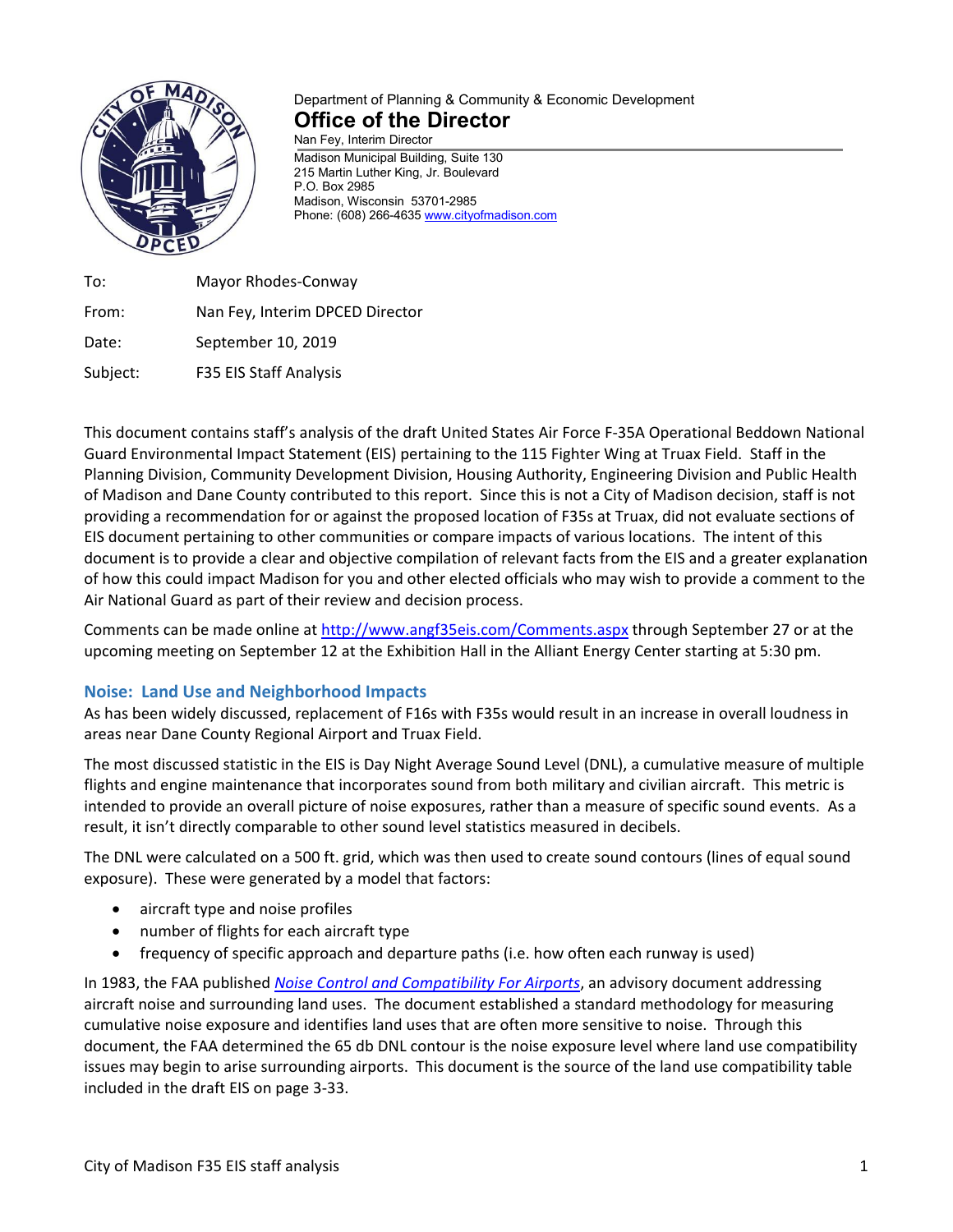FAA's advisory document appears tailored toward addressing future use of vacant property and redevelopments surrounding airports by recommending land uses or construction techniques that minimize sound impacts to users. It's important to clarify that the document's use of the term "Incompatible" does not mean uninhabitable, nor is it a substitute for or superseding other local land use decisions. **In effect, FAA designations of incompatible and conditionally compatible land uses with the 65db DNL curve defines where federal funding can be used to minimize and mitigate noise exposure for existing uses.** The document also begins to discuss the Part 150 Noise Compatibility Program, which grants federal Airport Improvement Program funds to airports to carry out federally approved noise mitigation techniques. The Noise Compatibility Program will be discussed in greater detail later in this memo.

#### **Current and Proposed 65 db Contours**

The sound contour expansion is attributable to two primary factors: the change in sound level associated with the F35s and the increased number of flights planned. Because the sound contours are Day Night Average Sound Level, increased quantity flight events will increase the cumulative daily sound exposure and result in larger contours.

Long-term, flights are expected to increase from 2,400 to approximately 3,061 annually based on flight time requirements and average flight length, a 27% increase. As part of the 115 FW's alert mission function (rapid defense of domestic airspace), it would temporarily maintain additional F16 flights until the transition to an all F35 fleet is complete. During this transition time, flight activity could increase 47% from the current levels. The EIS doesn't specify how long this transition period will be, but it does state the drawdown of F16s would approximately match the arrival of F35s. The delivery of F35s would occur in 2023 and 2024 so this may be the likely timeline for the additional flight activity. Staff has confirmed the modelling in the EIS is based on the temporary 47% increase. As a result, the long-term impacted area will likely be smaller than the geography shown.

#### **Analysis of Population and Land Use In and Around the 65 db Contours**

The EIS provides a basic level analysis of land use and the population that may be impacted within the 65 db curve. To do this, EIS authors manually counted residential structures and used 2016 American Community Survey 5-Year Census block group data to estimate impacted populations. The EIS estimated 1,318 households and 2,766 residents inside the 65 db curve. Demographic data was evaluated at the Census block group level by the EIS, including race/ethnicity, poverty and population under 18. The EIS used 20% of the population in poverty and 50% of the population identifying as a minority as thresholds to flag impacted block groups.

While the 50% minority rate may be a national standard for environmental impact statements, it appears to be a very high bar for measuring impacts on communities of color particularly in Madison and Dane County, where persons of color make up 26% and 20% of the population respectively. Using this metric, the only block groups flagged for having a minority population are west of the airport, generally outside the 65 db curve. **Nearly every impacted area within the City of Madison belongs to a census tract with rates of persons of color well above the city- and county-wide averages.** The block group with the largest expansion of the impacted area (Carpenter Ridgeway) is comprised of 43.9% persons of color. While the EIS acknowledges it has a disproportional impact on persons of color, its methodology results in this issue being understated.

The threshold for poverty appears more in line with Madison (26%) and Dane County (20%) averages. Like the persons of color statistic above, **nearly every block group within the impacted area has poverty rates above the city-wide average**.

It should also be noted that **there are several concentrations of poverty and persons of color just outside the 65 db contour**, including the CDA Truax housing, CDA Webb-Rethke townhomes and other housing near Worthington Park, and near the intersection of Packers Avenue and Northport Drive. While these areas will experience virtually identical noise exposure as residents who live on the contour line, they will not be eligible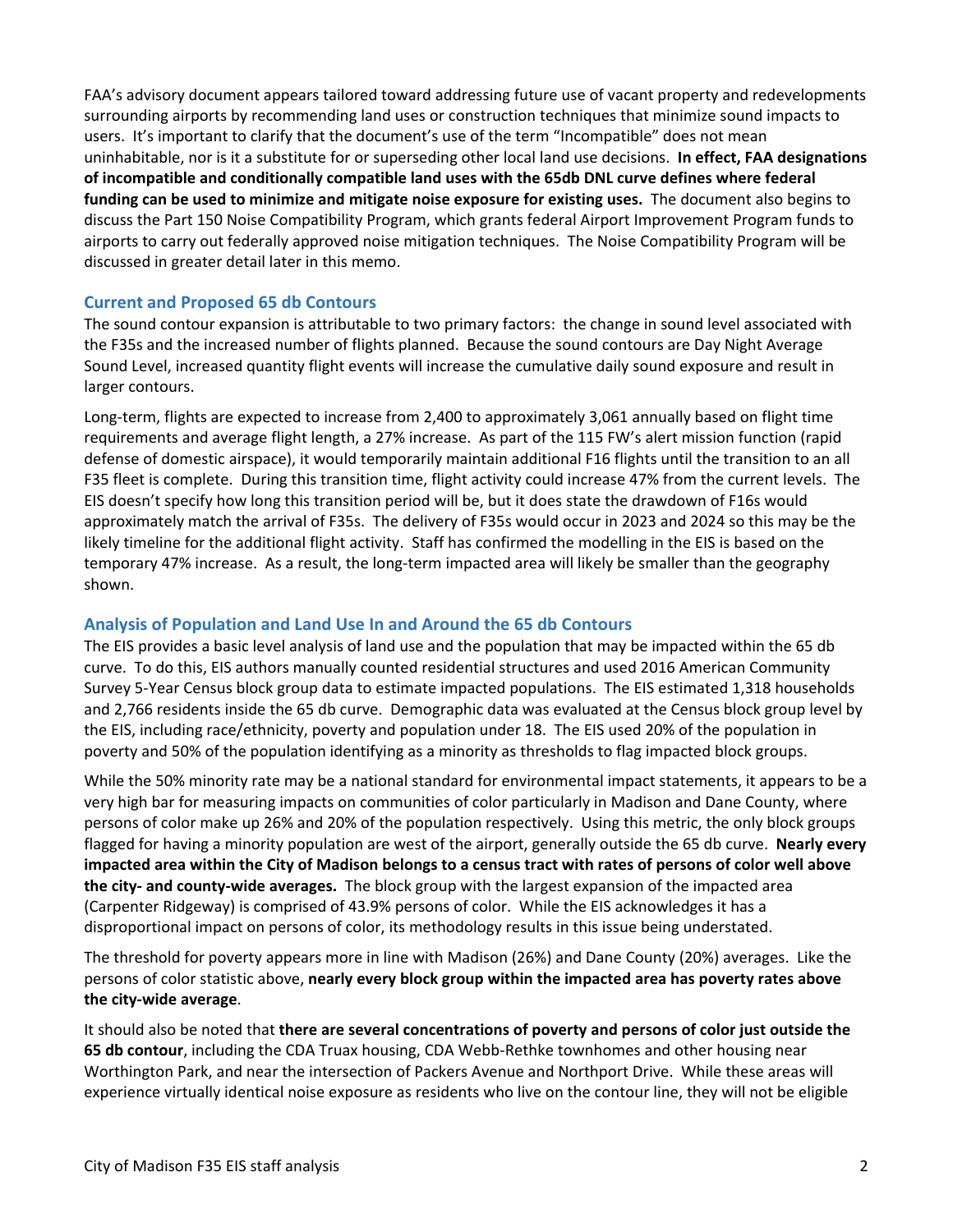for federal sound mitigation funding through the Noise Compatibility Program. If Truax is selected for future F35s, it's a reasonable conclusion that non-mitigated areas immediately adjacent to but outside the 65 db contour may experience more significant impacts than mitigated (soundproofed) residences inside the impacted area.

Rents and home values inside the 65 db contour are significantly more affordable than the City as a whole. Assessments of homes and condominiums inside the impacted area have a median value of \$174,400 compared to the Madison median of \$254,900. Rents are generally 10-20% lower than Madison's median rent according to census block level 5-year data. With relatively rapid housing cost increases seen across Madison and relative scarcity of affordable neighborhoods, these areas play an important role in Madison's overall housing picture. Preserving these as livable neighborhoods going forward, either through a no change scenario or one with sound impact minimization or mitigation, is certainly in Madison's best interest.

### **Community Development Authority and Other Low Income Housing**

The City of Madison's Community Development Authority (CDA) operates multiple income-restricted housing facilities surrounding the impacted 65 db area. Truax Park Apartments, located at Wright and Straubel Streets, is just outside the 65 db DNL contour. These buildings, which were recently renovated, include 195 incomerestricted residential units, and the East Madison Community Center. Also just outside the impacted area, the CDA has 36 townhomes (Webb-Rethke) near Worthington Park. Head of household demographics at Truax and Webb-Rethke are 70% persons of color, 100% low income, 45% disabled and 14% elderly; a total of approximately 600 residents.

In addition to CDA owned properties, there are more than 80 subsidized low-income housing units present in the impacted area. Most of these units are located in the recently built Rethke Terrace, which provides permanent supportive housing for formerly homeless individuals and received significant support from the City's Affordable Housing Fund. In total, nearly 800 subsidized low income housing units are within 1,500 feet of the 65 db contour.

## **Madison's Zoning Districts and FAA Land Use Compatibility Guidance**

While zoning districts can allow a multitude of uses, the districts' primary permitted use type (ie residential, commercial, industrial, etc.) was compared to FAA land use compatibility recommendations to determine the overall level of land use impact. FAA defines land uses as either compatible, not compatible or conditionally compatible with noise mitigating construction techniques. **In the modeling of both the existing and proposed sound contours, the only area receiving the not compatible designation is the mobile home park on Packers Avenue** just west of Dane County Regional Airport, which contains 312 units per City of Madison property data.

**Nearly 1,200 residential units and 175 acres of residentially zoned land area are added to one of the conditionally compatible designations**. This should not, however, be interpreted as the homes being uninhabitable as has been discussed by some in the community. It's not uncommon for residential units to be within the 65 db contour, particularly in older cities and metro areas were the airport is relatively centrally located. This is the case with other airports in the region including Chicago O'Hare, Milwaukee and Minneapolis Saint Paul. It's not surprising that staff's estimation of residents impacted is different from what is discussed in the EIS, the Air National Guard did not utilize City property databases. With regard to the number of impacted housing units, the two estimates are relatively similar, though.

#### **Health Concerns**

Health consequences associated with noise exposure are dependent on the duration of exposure, intensity (decibel level), and how often a population is exposed. **Health impacts associated with long term exposure to noise levels similar to those expected from the F35s include: sleep disturbance, decreased school performance, increased levels of stress, hearing impairment, annoyance, hypertension, and heart disease.** As described below, FAA funding restricts funding for sound mitigation to permanent structures and would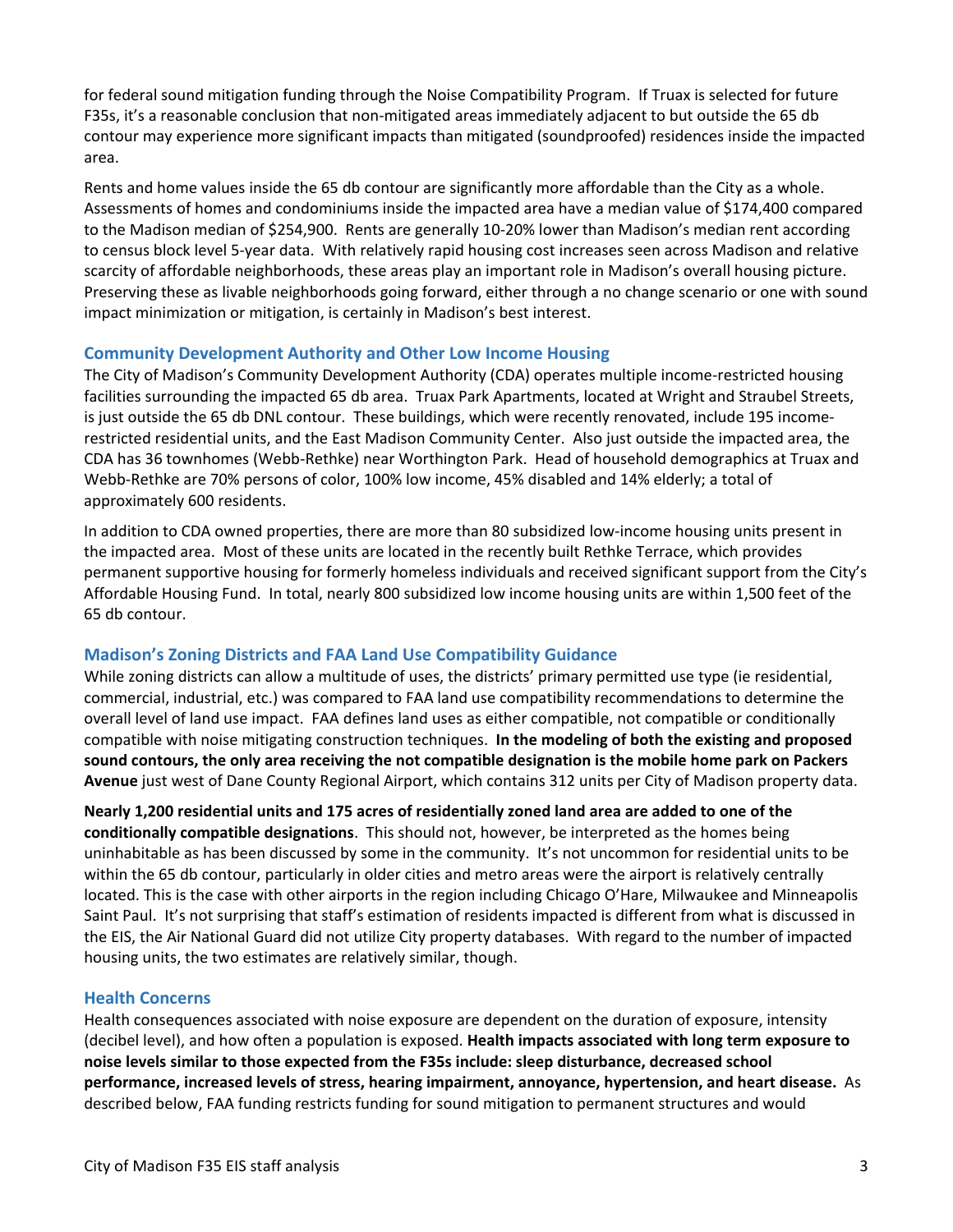presumably *not* be applicable to the mobile home park on Parkers Avenue, which contains 312 units per City of Madison property data. In addition, this funding would not be applicable to residential units and structures lying just outside the 65 db DNL contour lines, which include subsidized housing units, the Madison College campus and Hawthorne Elementary School. A broader spatial consideration of noise exposure impact and consequences should be considered to protect these vulnerable populations.

|                                                                                               |                                                                                                     | Day Night Average Noise Levels  |          |          |          |          |          |
|-----------------------------------------------------------------------------------------------|-----------------------------------------------------------------------------------------------------|---------------------------------|----------|----------|----------|----------|----------|
|                                                                                               |                                                                                                     | Current                         |          |          | Proposed |          |          |
| <b>Residential Units</b>                                                                      |                                                                                                     | 65-70 db                        | 70-75 db | 75-80 db | 65-70 db | 70-75 db | 75-80 db |
| Not compatible                                                                                |                                                                                                     | 312                             |          |          | 312      |          |          |
| Conditionally compatible                                                                      |                                                                                                     |                                 |          |          | 1,025    | 142      |          |
| <b>Employees</b>                                                                              |                                                                                                     | 4,498                           | 936      |          | 8,299    | 2,737    | 589      |
|                                                                                               |                                                                                                     |                                 |          |          |          |          |          |
| <b>Zoning Districts (acres)</b>                                                               |                                                                                                     |                                 |          |          |          |          |          |
| Residential                                                                                   | TR-C1                                                                                               |                                 |          |          | 52.3     | 14.4     |          |
|                                                                                               | TR-C <sub>2</sub>                                                                                   |                                 |          |          | 17.6     |          |          |
|                                                                                               | TR-C4                                                                                               |                                 |          |          | 14.1     | 0.7      |          |
|                                                                                               | $TR-V1$                                                                                             |                                 |          |          | 27.8     | 7.0      |          |
|                                                                                               | TR-V2                                                                                               |                                 |          |          | 7.4      |          |          |
|                                                                                               | SR-C3                                                                                               |                                 |          |          |          | 0.6      |          |
|                                                                                               | SR-V1                                                                                               |                                 |          |          | 14.6     | 0.3      |          |
|                                                                                               | SR-V2                                                                                               |                                 |          |          | 16.7     | 2.2      |          |
|                                                                                               | PMHP                                                                                                | 44.7                            |          |          | 59.3     | 0.9      |          |
| Commercial,<br>Employment                                                                     | CC-T                                                                                                |                                 |          |          | 33.0     | 0.2      |          |
|                                                                                               | <b>SE</b>                                                                                           | 64.5                            | 34.3     |          | 78.8     | 44.0     | 11.7     |
|                                                                                               | IL                                                                                                  | 80.0                            | 14.5     |          | 169.7    | 30.2     | 0.3      |
|                                                                                               | <b>TE</b>                                                                                           |                                 |          |          | 22.7     |          |          |
| Special                                                                                       | AP                                                                                                  | 215.9                           | 266.3    | 290.9    | 172.6    | 217.5    | 269.4    |
|                                                                                               | CI                                                                                                  | 19.3                            | 12.7     | 0.2      | 27.5     | 10.9     |          |
|                                                                                               | PD                                                                                                  |                                 |          |          | 6.9      | 3.2      |          |
| Open<br>Spaces                                                                                | A                                                                                                   | 9.9                             |          |          | 29.2     | 0.2      |          |
|                                                                                               | PR                                                                                                  | 153.0                           | 27.3     |          | 157.2    | 141.9    | 52.8     |
|                                                                                               | ${\sf CN}$                                                                                          | 0.1                             |          | 9.5      | 13.0     | 6.4      |          |
|                                                                                               |                                                                                                     |                                 |          |          |          |          |          |
|                                                                                               | Compatible                                                                                          |                                 |          |          |          |          |          |
|                                                                                               | Compatible with noise level reduction techniques integrated into building design                    |                                 |          |          |          |          |          |
| Where the land use must be allowed, noise level reductions of 25-30 db should be incorporated |                                                                                                     |                                 |          |          |          |          |          |
|                                                                                               | Not compatible                                                                                      |                                 |          |          |          |          |          |
|                                                                                               | PD districts in this area are predominately commercial and office, however approximately 4 acres of |                                 |          |          |          |          |          |
|                                                                                               | residential are included in the Carpenter Ridgeway area                                             |                                 |          |          |          |          |          |
|                                                                                               |                                                                                                     |                                 |          |          |          |          |          |
| Notes:                                                                                        | Residential unit count based on City of Madison parcel data, using parcel centroid and sound curves |                                 |          |          |          |          |          |
|                                                                                               | Employment counts from Census OnTheMap, 2015 data, all jobs                                         |                                 |          |          |          |          |          |
|                                                                                               |                                                                                                     | PMHP = Planned Mobile Home Park |          |          |          |          |          |

## **Potential Sound Mitigation**

Airports around the country have participated in the voluntary 14 CFR Part 150 Noise Compatibility program discussed by the EIS. This can result in changes on and off airport property to mitigate sound exposure for properties contained within the 65 db DNL contour.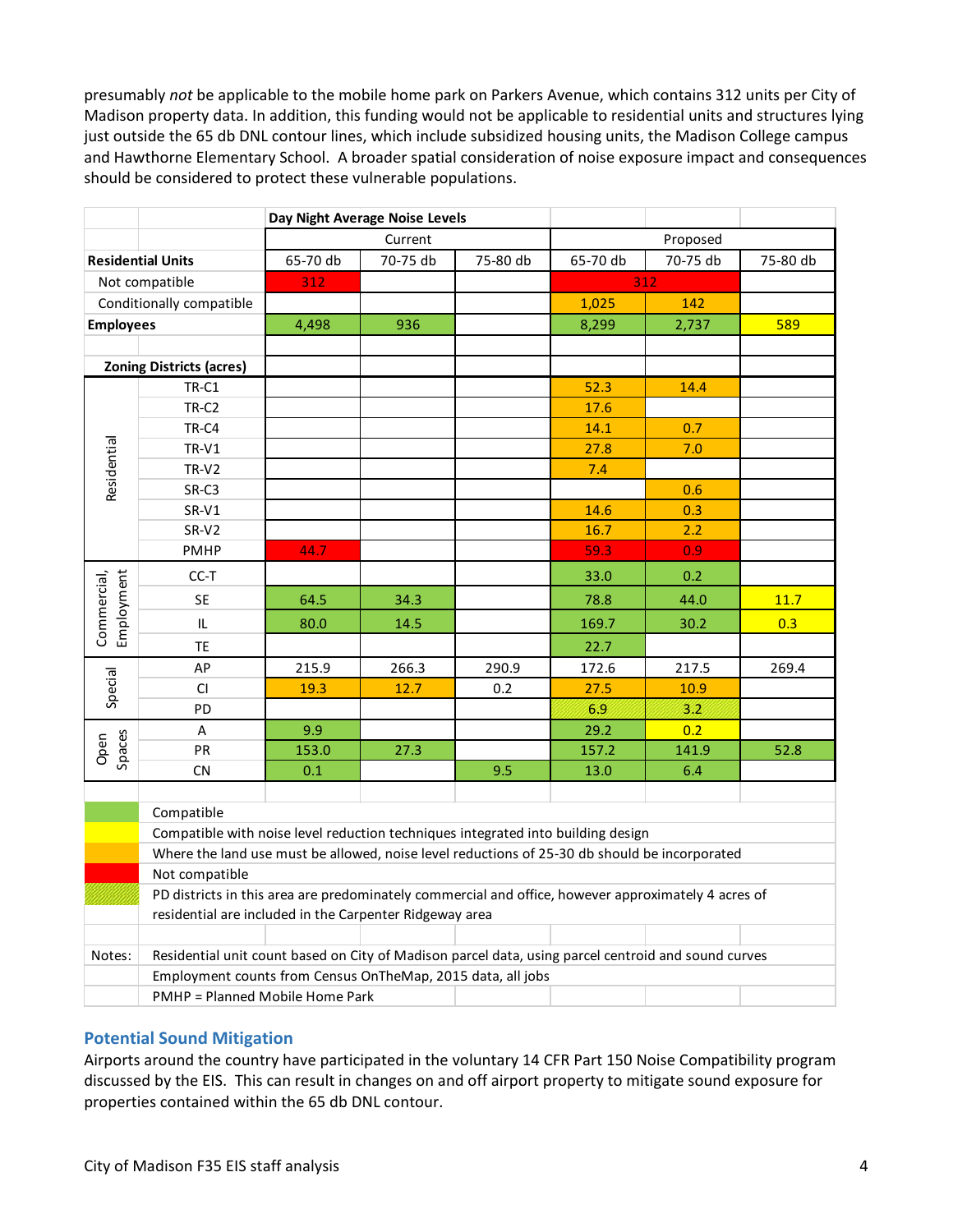Actions may include modifications to airport operations, construction of sound walls, soundproofing for noise sensitive uses (including residential) and voluntary acquisition of property. Several of these actions were approved by the FAA fo[r Milwaukee's General Mitchell International Airport Noise Compatibility Program.](https://www.faa.gov/airports/environmental/airport_noise/part_150/states/wi/media/roa_wisconsin_060409.pdf) The [65 db curve surrounding Milwaukee's airport](https://www.mitchellairport.com/application/files/6314/9789/9011/MKE-NEM-FutureContour.pdf) contains approximately 920 residential structures, many of which have since received soundproofing consisting of new doors and window.

Federally-funded soundproofing residential structures appears to be one of the most common techniques used by airports and associated communities that have applied for Noise Compatibility Program funding. [The Part](https://www.macnoise.com/pdf/MSP-2018-Annual-Noise-Contour-Report-web.pdf)  [150 Noise Mitigation Plan for Minneapolis Saint Paul includes some mitigation for residential units above 60 db,](https://www.macnoise.com/pdf/MSP-2018-Annual-Noise-Contour-Report-web.pdf)  [a lower noise level.](https://www.macnoise.com/pdf/MSP-2018-Annual-Noise-Contour-Report-web.pdf) The plan was approved by the FAA but was the result of litigation between the surrounding municipalities and the metropolitan airport commission, so it may not be transferable to Madison.

As Madison continues to see growth pressures and increasing housing costs, it's important to maintain more affordable housing options such as those in the impacted area. Soundproofing may be the most appropriate migration option for impacted areas in Madison if Truax is selected for the F35 beddown, however other options do exist.

Burlington, VT chose to establish a voluntary acquisition program, where homes were purchased by the airport with federal funding and demolished. While this program did not result in any involuntary relocation, it removed a large amount of more affordable housing stock from an already tight housing market (145 homes were demolished since 1997). As part of an updated sound study associated with their arrival of F35s, focus has shifted away from demolition and towards soundproofing as elected officials and staff recognize that upgrading and preserving existing housing stock and neighborhoods have far greater resident and community benefits.

Soundproofing may not be an option for the mobile home park on Packers Avenue, which is in the current 65 db contour and would remain in the impacted area with the potential arrival of F35s. It appears the FAA considers mobile homes non-permanent structures and therefore does not allow soundproofing as a mitigation option.. A limited review of Part 150 Noise Mitigation Plans has shown options for mobile home parks are voluntary acquisition, purchase of sound easements over the property, and assisted relocation of the entire park to a site outside the 65 db contour. Madison's adopted Future Land Use Plan recognizes the potential land use conflict, and if the site redevelops in the future it should shift from residential to an employment use.

While the EIS identifies 14 CFR Part 150 Noise Compatibility program as a potential path to mitigate noise exposure, it does not discuss the process, identify responsible parties or other relevant program details. Without this information, it's not possible to understand the likelihood, timing and potential local costs associated with mitigating impacted properties. The draft EIS places the burden of identifying and understanding the program on those expected to provide comments; it would be far more helpful for the Air National Guard to expand this section and give Madison's residents and elected officials better information on this program.

Staff has learned through discussions with the FAA that individual airports are responsible for initiating noise compatibility studies and mitigation programs. Since the airport is operated by Dane County and controlled by a board appointed by the County Executive, **the City of Madison would have no official role in any potential noise mitigation study or program**. The inability for the City to act on behalf of its residents and in the best interest of City-owned housing is a concern.

#### **Environmental: Stormwater and Contamination**

The EIS discusses construction activity needed if Truax is selected to receive F35s. The EIS indicates these changes would add a total of 1.7 Acres of impervious area. Added impervious surface would be near existing Air National Guard (ANG) facilities, outside the significant area of floodplain to the north runway 14-32 and west of the airport.

All construction activity would need to comply with Wisconsin standards including NR-116 (floodplain) and NR-